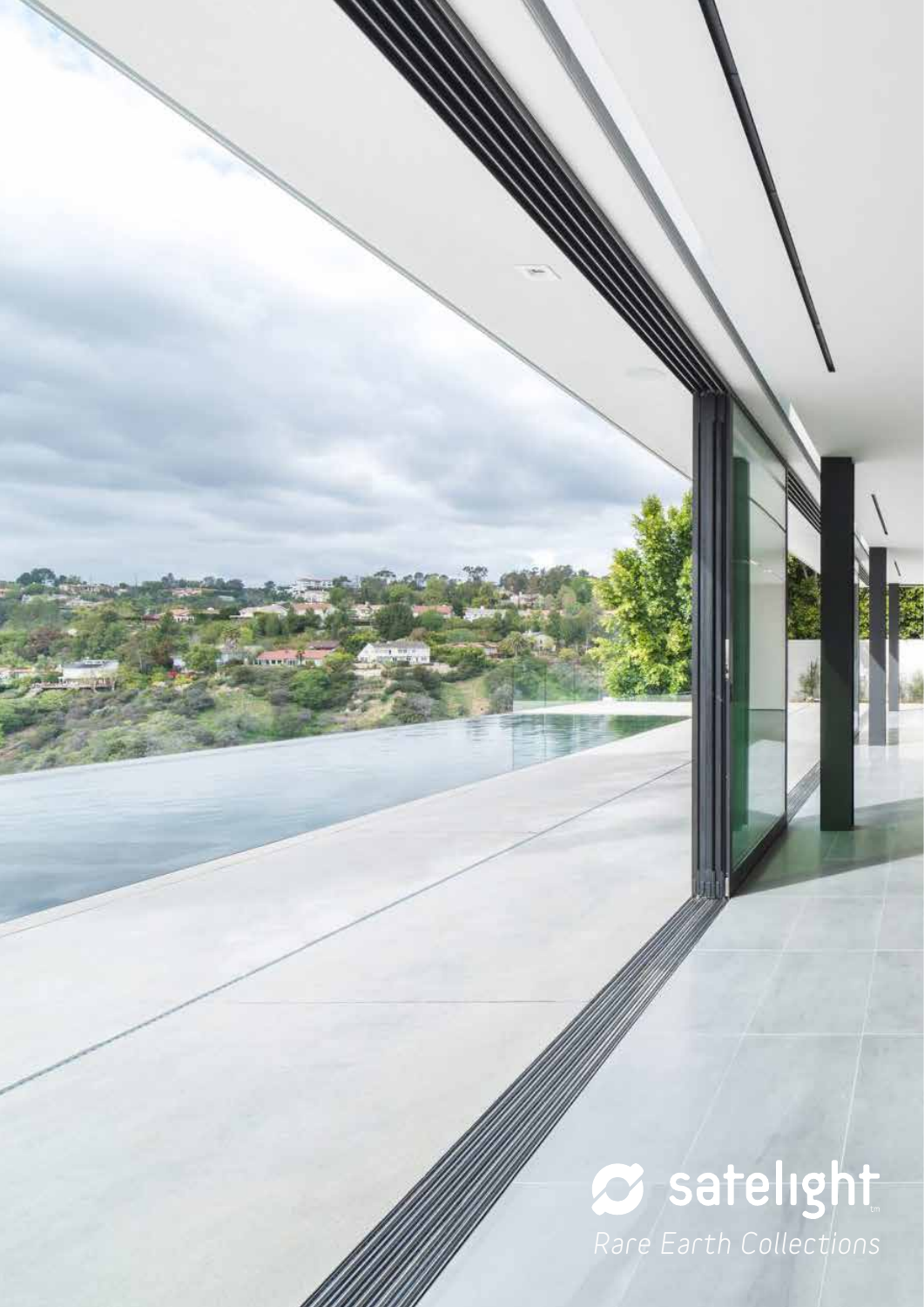| Aëon Spot 50                       |                                                  |                                                                       |       | Customisation options available |  |
|------------------------------------|--------------------------------------------------|-----------------------------------------------------------------------|-------|---------------------------------|--|
| ,,,,,,,,<br>Size                   | Length:<br>Width:<br>Diameter:                   | $135$ (mm)<br>$34$ (mm)<br>$50$ (mm)                                  |       |                                 |  |
| 117<br>High Light Output           | 10w LED Lamp / 4000k<br>CRI: 80 or 90 on request |                                                                       |       |                                 |  |
| 1 week                             | Ţ<br>Ĥ                                           | 000000                                                                |       |                                 |  |
| 1 week<br>Lead Time<br>if in Stock | Dimmable<br>on DALI                              | I FD<br>Light Source                                                  | Black | White                           |  |
|                                    |                                                  | https://www.satelight.com.au/lighting/track/aeon-magnetic-track-spot/ |       |                                 |  |



# Aëon Dot 12-Low Glare

### **Length: 323 (mm) Width: 34 (mm) Program Depth: 54 (mm) Size**  $\sum_{i=1}^{n}$ **16w LED Lamp / 4000k CRI: 80 or 90 on request High Light Output**  $\sim$  -  $\sim$  10  $\rm H$  $000000$ **1 week**  $\frac{1}{\pi} \frac{1}{\pi}$ **Black White 1 week Lead Time if in Stock Dimmable on DALI LED Light Source**

*Customisation options available*

*https://www.satelight.com.au/lighting/track/aeon-magnetic-track-low-glare/*





## Aëon Fold 06-Low Glare



*Customisation options available*

| Aëon Linear 96-Diffuse                                                                         | Customisation options available |
|------------------------------------------------------------------------------------------------|---------------------------------|
| $960$ (mm)<br>Length:<br>Width:<br>$34$ (mm)<br><b>PERSONAL</b><br>Depth:<br>$54$ (mm)<br>Size |                                 |
| WIZ<br>33w LED Lamp / 4000k<br>CRI: 80 or 90 on request<br>High Light Output                   |                                 |
| $-1$<br><b>Control</b><br>0000000<br>誉<br>1 week<br>$\frac{1}{11}$                             |                                 |
| 1 week<br>Lead Time<br>if in Stock<br>LED<br>Dimmable<br>Light Source<br>on DALI               | Black<br>White                  |
| https://www.satelight.com.au/lighting/track/aeon-magnetic-track-linear/                        |                                 |







| . <del>.</del><br>Size             | Length:<br>Width:<br>Depth: | 164 (mm)<br>34 (mm)<br>54 (mm)                                                  |       |                                 |
|------------------------------------|-----------------------------|---------------------------------------------------------------------------------|-------|---------------------------------|
| High Light Output                  |                             | 8w LED Lamp / 4000k<br>CRI: 80 or 90 on request                                 |       |                                 |
| ս ս<br>1 week                      | ----                        |                                                                                 |       |                                 |
| 1 week<br>Lead Time<br>if in Stock | Dimmable<br>on DALI         | LED<br>Light Source                                                             | Black | White                           |
|                                    |                             | https://www.satelight.com.au/lighting/track/aeon-magnetic-track-fold-low-glare/ |       |                                 |
|                                    |                             | Aëon Fold 06-Diffuse                                                            |       | Customisation options available |
| Size                               | Length:<br>Width:<br>Depth: | 164 (mm)<br>$34$ (mm)<br>54 (mm)                                                |       |                                 |
| High Light Output                  |                             | 8w LED Lamp / 4000k<br>CRI: 80 or 90 on request                                 |       |                                 |
| 1 week                             |                             | [0101010]                                                                       |       |                                 |
| 1 week<br>Lead Time<br>if in Stock | Dimmable<br>on DALI         | LED<br>Light Source                                                             | Black | White                           |
|                                    |                             | https://www.satelight.com.au/lighting/track/aeon-magnetic-track-fold/           |       |                                 |
|                                    |                             | Aëon Fold 12-Diffuse                                                            |       | Customisation options available |
| <b>TELEVISION</b><br>Size          | Length:<br>Width:<br>Depth: | 323 (mm)<br>$34$ (mm)<br>54 (mm)                                                |       |                                 |
| $\mathbf{1}$<br>High Light Output  |                             | 16w LED Lamp / 4000k<br>CRI: 80 or 90 on request                                |       |                                 |
| 1 week                             |                             | [0101010]                                                                       |       |                                 |







*https://www.satelight.com.au/lighting/track/aeon-magnetic-track-fold-12/*

**LED Light Source**

**Black White**





**1 week Lead Time if in Stock**

**Dimmable on DALI**